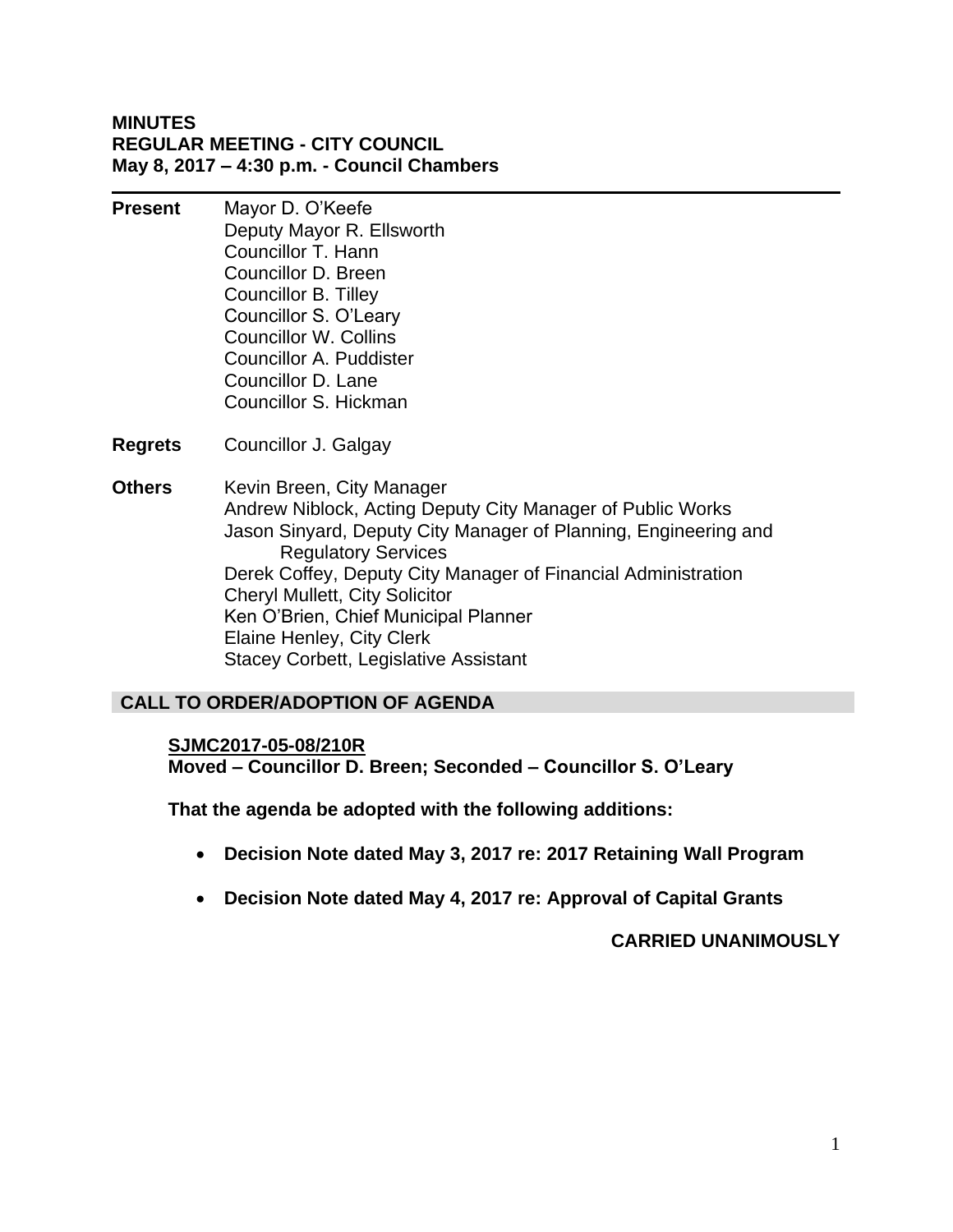#### **ADOPTION OF MINUTES**

#### **SJMC2017-05-08/211R**

**Moved – Councillor B. Tilley; Seconded – Councillor S. Hickman**

**That the minutes of May 1, 2017 be approved as presented.**

**CARRIED UNANIMOUSLY**

#### **NOTICES PUBLISHED**

**A Discretionary Use Application had been submitted requesting permission to convert the first floor ( 74m2 ) of 279 Duckworth Street from Commercial Use to Residential Use.**

Council considered the above noted notices published:

**SJMC2017-05-08/212R Moved – Councillor A. Puddister; Seconded – Deputy Mayor R. Ellsworth**

**That council approve the application subject to all city requirements.**

#### **COMMITTEE REPORTS**

**Development Committee Report – May 2, 2017**

*Link to Report*

Council considered the above noted report.

**SJMC2017-05-08/213R Moved – Councillor A. Puddister; Seconded – Councillor B. Tilley**

**That the matter of a variance re: 632 Topsail Road be deferred until the next regular meeting.**

**CARRIED UNANIMOUSLY**

# **ST. J@HN'S**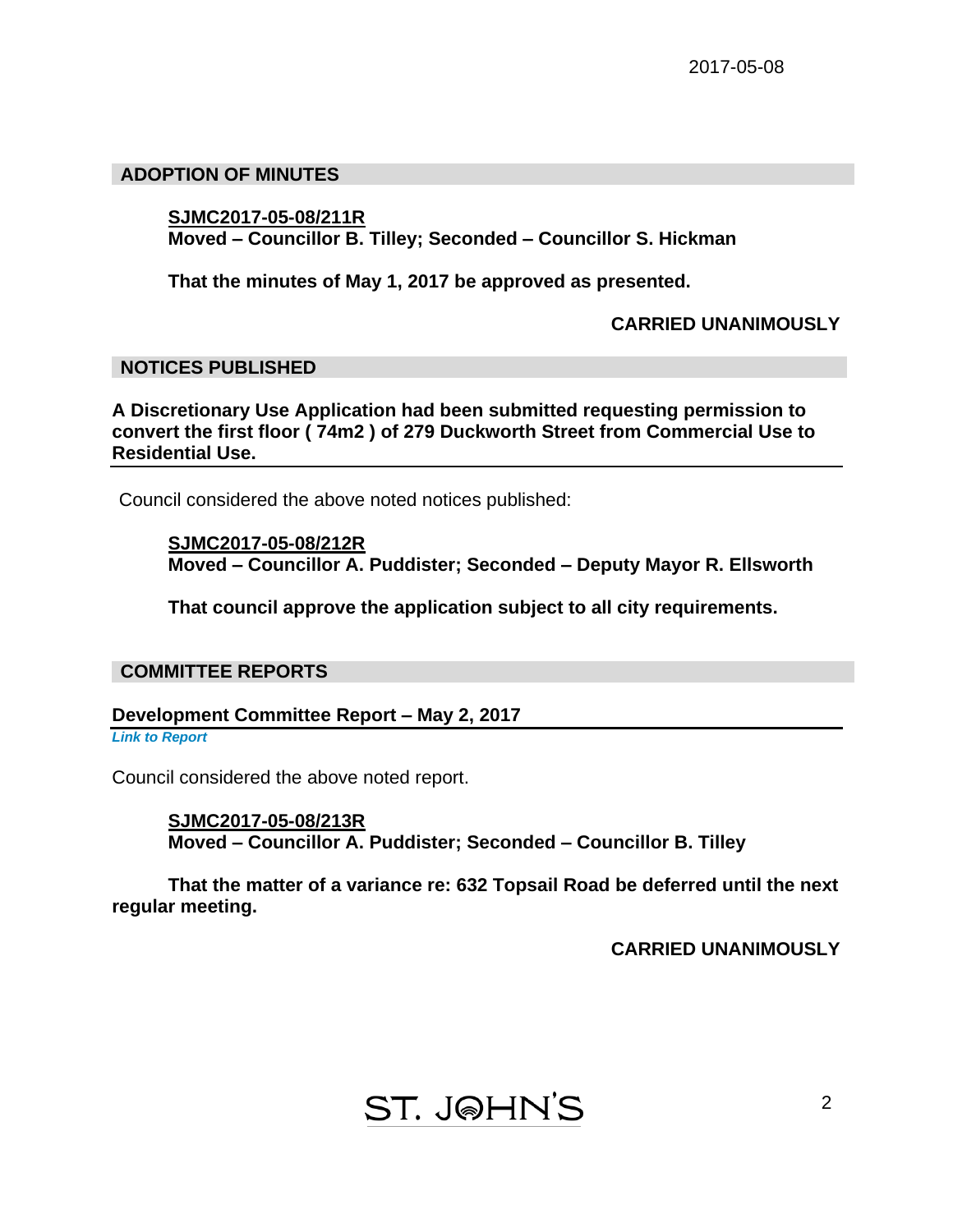#### **DEVELOPMENT PERMITS LIST**

*Link to List*

Council considered, for information, the above-noted for the period April 27, 2017 to May 3, 2017.

#### **BUILDING PERMITS LIST**

*Link to List*

Council considered the Building Permits for the period of April 27, 2017 to May 4, 2017.

**SJMC2017-05-08/214R Moved – Councillor D. Breen; Seconded – Deputy Mayor R. Ellsworth**

**That the building permits list for the period April 27, 2017 to May 4, 2017 be approved as presented.**

## **CARRIED UNANIMOUSLY**

## **REQUISITIONS, PAYROLLS AND ACCOUNTS**

*Link to Memo*

Council considered the requisitions, payrolls and accounts for the week ending May 3, 2017.

#### **SJMC2017-05-08/215R Moved – Councillor D. Breen; Seconded – Deputy Mayor R. Ellsworth**

**That the requisitions, payrolls and accounts for the week ending May 3, 2017 in the amount of \$5,642,416.01 be approved as presented.**

**CARRIED UNANIMOUSLY**

#### **TENDERS/RFPS**

## **Tender 2017043 – 100ft. Mid Mount Quint Apparatus (SJRFD)**

Council considered the above noted tender.

**SJMC2017-05-08/216R Moved – Councillor D. Breen; Seconded – Deputy Mayor R. Ellsworth**

**That Council award Tender 2017043 for the supply of 100 ft. Mid Mount Quint Apparatus tender to the lowest bidder meeting specifications**

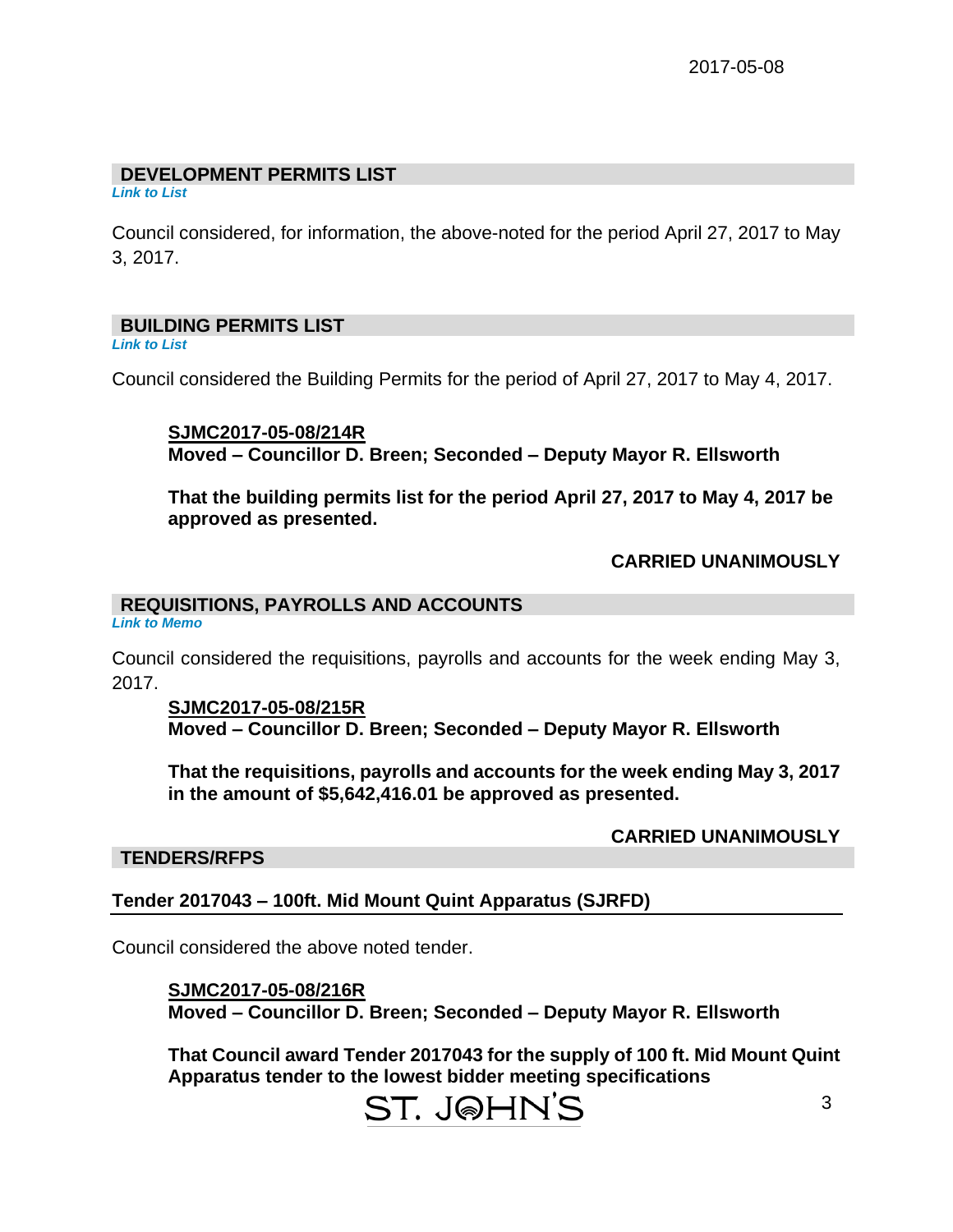**Fort Garry Fire Trucks, in the amount of \$1,597,982.50 as per the Public Tendering Act.**

**Taxes (HST) is included in price quoted.**

**CARRIED UNANIMOUSLY**

#### **Tender – Council Approval for Contract Award Without Tender Invitation – ON Power Systems Inc.**

Council considered the above noted tender.

**SJMC2017-05-08/217R Moved – Councillor D. Breen; Seconded – Deputy Mayor R. Ellsworth**

**That Council award the contract for batteries to ON Power Systems Inc. who is the sole supplier of batteries for the Toshiba Uninterruptable Power Supply (UPS) at Bay Bulls Big Pond Water Treatment Plant for \$51,850.00.**

**Taxes (HST) are not included in the price quoted.**

**CARRIED UNANIMOUSLY**

#### **OTHER BUSINESS**

**Economic Update – May 2017**

Council considered the above economic update for information.

#### **Information Note dated May 4, 2017 re: Advisory Committee – Remote Attendance**

Council considered the above referenced information note which facilitates the attendance of Advisory Committee members through videoconferencing.

**ST. JOHN'S**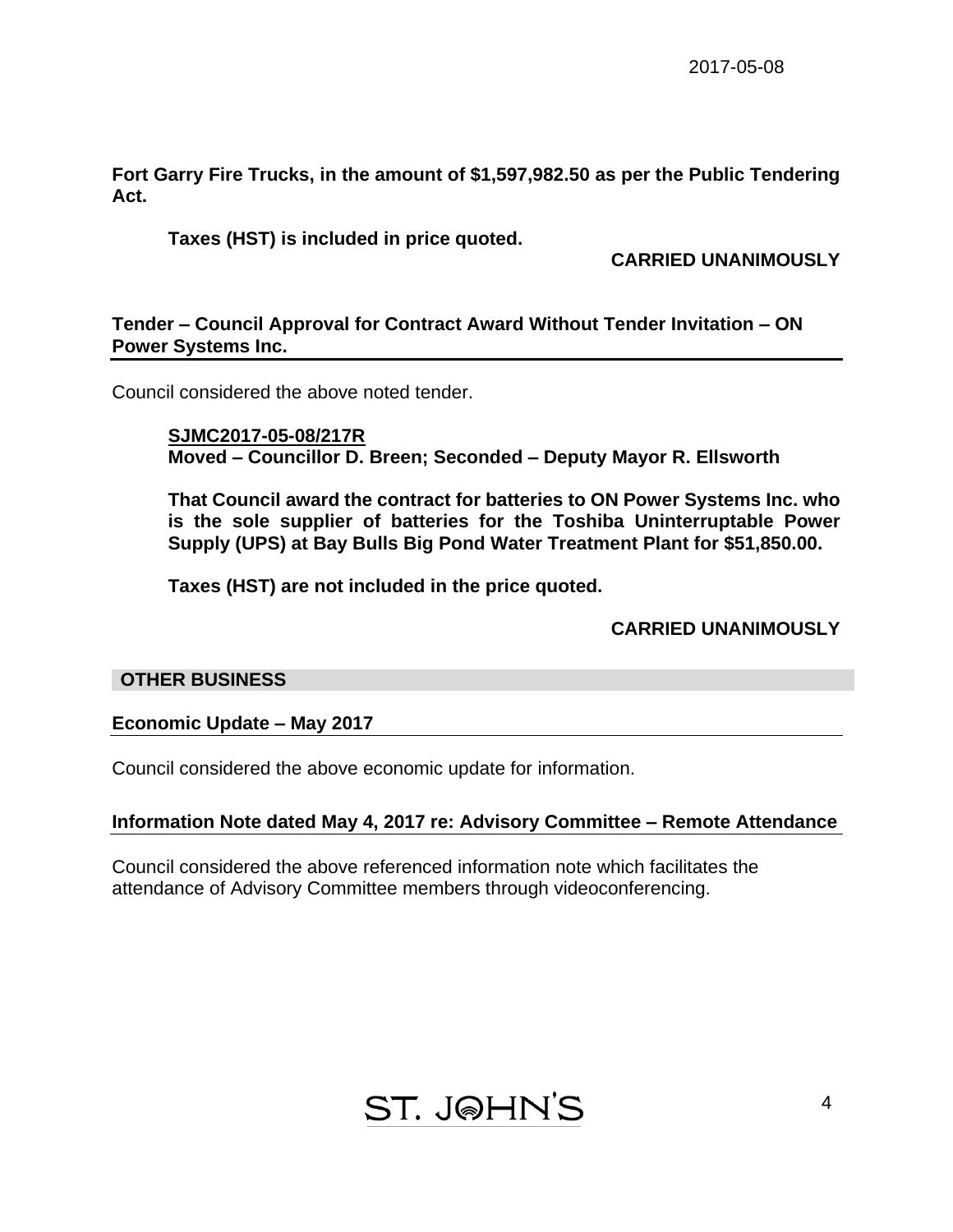#### **Decision Note dated May 3, 2017 re: 2017 Retaining Wall Program**

Council considered the above noted.

## **SJMC2017-05-08/218R**

**Moved – Councillor A. Puddister; Seconded – Councillor D. Breen**

**That Council direct that the detailed design, contract administration and inspection services for this project be awarded to Nova Consultants Inc.**

#### **CARRIED UNANIMOUSLY**

#### **Decision Note dated May 4, 2017 re: Approval of Capital Grants**

Council considered the above noted.

| <b>Association</b>                                 | <b>Request</b> | <b>Recommendation</b> | Permit<br><b>Fees</b><br><b>(Estimated)</b> |
|----------------------------------------------------|----------------|-----------------------|---------------------------------------------|
| Canadian Mental Health<br>Association              | 90,000         | 45,000                | 405                                         |
| Common Ground Community<br>Development Corporation | 43,466         | 43,000                | 1,000                                       |
| O'Brien Farm Foundation -<br>Thimble Cottage       | 40,380         | 32,000                | 729                                         |
| St. John's Tennis Association                      | 200,000        | 100,000               | 900                                         |
| The Salvation Army                                 | 100,000        | 100,000               | 150,000                                     |
| <b>TOTAL</b>                                       | 473,846        | 320,000               |                                             |

| <b>Association</b>                                                  | <b>Additional</b><br><b>Grants</b> |  |
|---------------------------------------------------------------------|------------------------------------|--|
| Newfoundland Drive Community<br>Multi-Purpose Track & Field Project | 50,000                             |  |
| Shea Heights Community Centre<br>Board                              | 10,000                             |  |
| The Salvation Army                                                  | 75,000                             |  |
| TOTAL                                                               | \$135,000                          |  |

**ST. J@HN'S**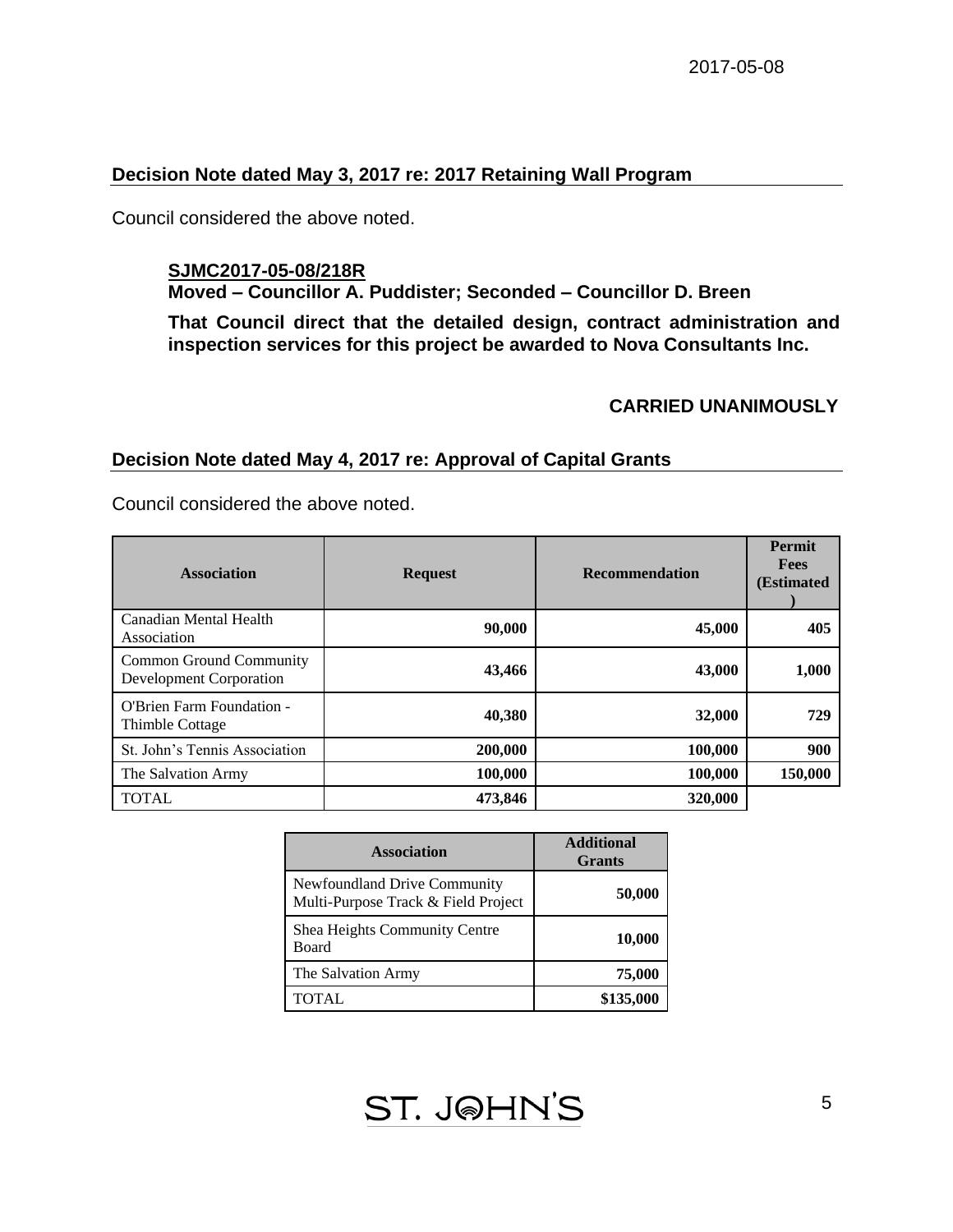#### **SJMC2017-05-08/219R Moved – Deputy Mayor R. Ellsworth; Seconded – Councillor D. Lane**

**That Council approve the \$455,000 as outlined in the above decision note with the remaining \$45,000 to be allocated to the 2017 Capital out of Revenue Contingency.** 

#### **Councillor A. Puddister**

 Requested the City Manager and the Police and Traffic Standing Committee follow-up with the RNC and province on the issue of enforcement of motorcycle noise.

#### **Councillor S. Hickman**

 Requested a discussion take place at the next Public Works Standing Committee regarding the need for a third line painting truck as road lines are a safety issue.

#### **Councillor T. Hann**

 Requested staff do research regarding the legalization of marijuana and find out how it will affect our government at the municipal level and what steps, if any, would have to be taken.

#### **Deputy Mayor R. Ellsworth**

• Requested that the Planning and Development Standing Committee have a discussion regarding universal design in our own buildings and the issue of accessibility.